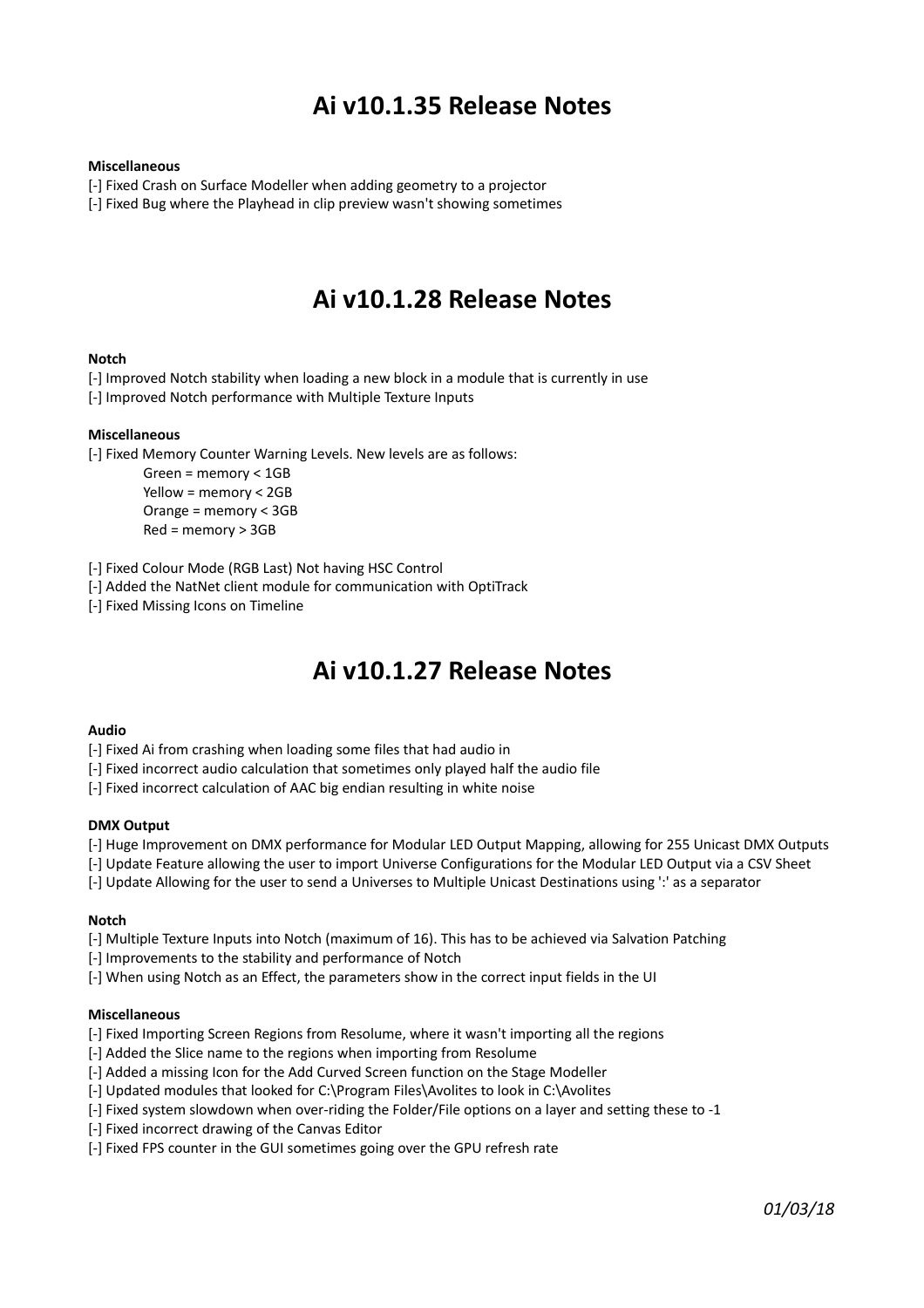# **Ai v10.1.23 Release Notes**

### **Miscellaneous**

- [-] Improved UI interactions with text boxes, drop down lists and buttons
- [-] Added Re-Assign media clip to the timeline, allowing you to swap old content for new content
- [-] Fixed Bug on Output Page, swapping the first icon when you right click

# **Ai v10.1.18 Release Notes**

#### **Notch**

- [-] Fixed bug when passing Alpha Textures into Notch, the alpha part was showing as White
- [-] Fixed license bug where some licenses weren't seen
- [-] Fixed memory leak when changing between different blocks
- [-] Fixed bug where Notch textures were initialising to 1920x1080

#### **BlackTrax**

[-] Tweaked Protocol handling to deal with data from Real Blacktrax system.

#### **Miscellaneous**

- [-] Reduced installer size by ~140 MB
- [-] Added Null character testing in Ethernet Command Module by using '@' symbol
- [-] Added TCP Server and Client Modules
- [-] Improved waveform load of audio files on the timeline

# **Ai v10.1.10 Release Notes**

#### **License**

[-] Upgrade of Anjuna license to use Read/Write Patch String and Constant

#### **Miscellaneous**

- [-] Fixed Bug with the Timeline intermittently crashing when you loaded audio files
- [-] Added Output Mapping Folder to Distrib

# **Ai v10.1.0.9 Release Notes**

#### **License**

[-] Upgrade of Anjuna Maximum Outputs to 3 (1 Control screen and 2 Outputs)

- [-] Upgrade of Bondi Maximum Outputs to 5 (1 Control screen and 4 Outputs)
- [-] Upgrade of Anjuna and Bondi license to allow use of the CSV File Reader Module

### **NDI**

- [-] Upgrade to NDI version 3
- [-] Fixed Bug with NDI Streams flickering when multiple streams are in use

## **DMX**

[-] Fixed ability to choose different Network Interface Cards for Artnet Servers (You can now send on one NIC and receive on another)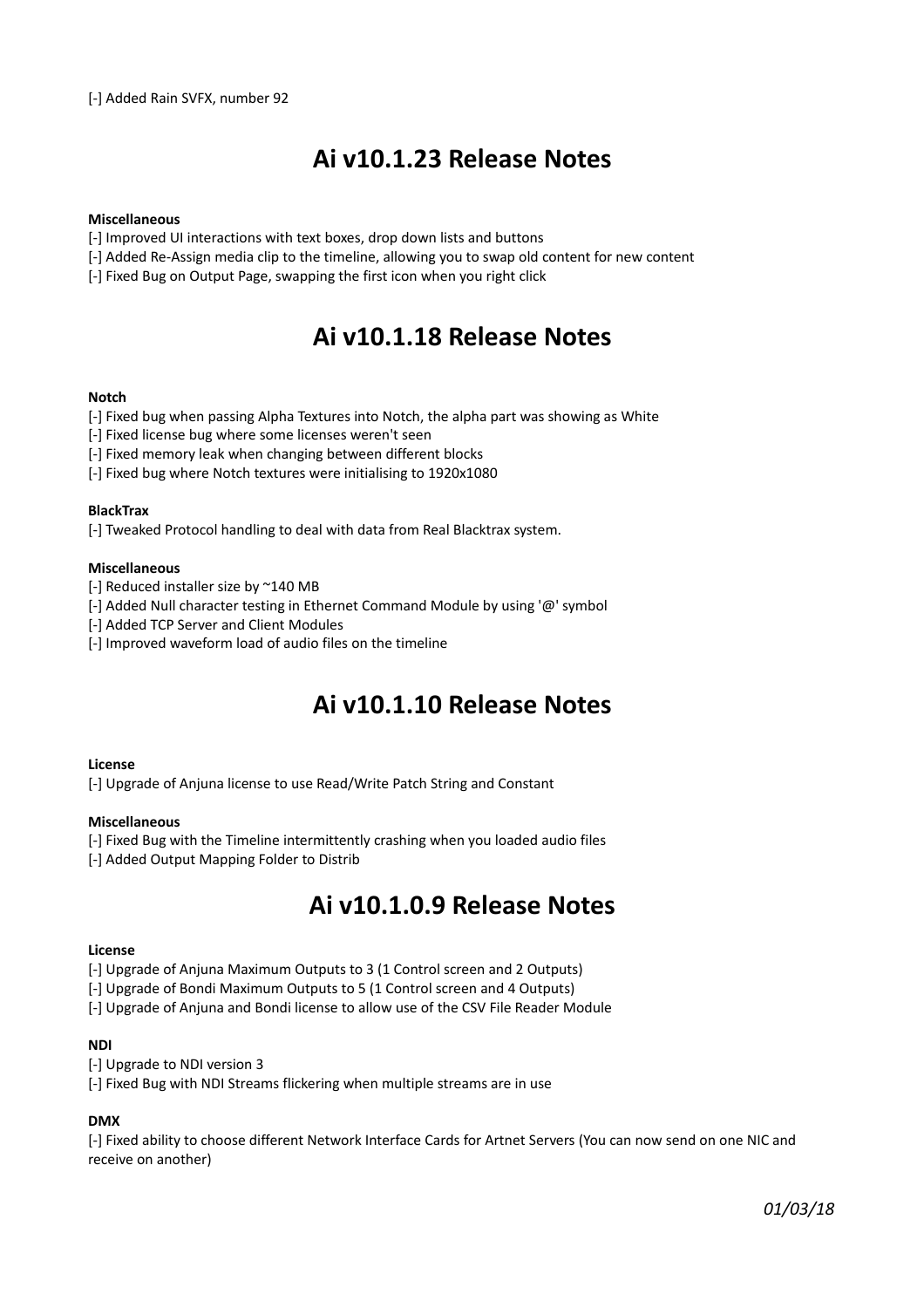### **Installation**

[-] Fixed USB Expert installer being dropped on the desktop

### **Miscellaneous**

- [-] Fixed Bug with Notch crashing when going in/out of fullscreen
- [-] Fixed 'Apply Defaults Button' resetting DMX Universe and Channel Addresses
- [-] Fixed Autoblend 'Critical Video Error' crash
- [-] Fixed pressing the X button on a layer clears the layer reference and the external inputs (Spout/Notch/NDI)
- [-] Fixed crashing of MOV files with Audio when rendered out from OSX
- [-] Fixed crash on timeline when playing back some movie files
- [-] Added TimMix effect (define a mask from a layer and what you want to blend wit for dynamic masking)
- [-] Fixed bug with Output Selection Buttons not showing up on the Output Page for Projector Fixtures

# **Ai v10.1.0.6 Release Notes**

### **Installation**

- [-] Changed Ai.exe requiring administrator privileges
- [-] Changed Ai.exe drag and drop requiring registry change
- [-] Added MSVC + .Net dlls into installer
- [-] Changed installation path to C:\Avolites\Ai

#### **License**

- [-] Upgrade Anjuna maximum canvas resolution to 2048 x 2048
- [-] Upgrade Bondi maximum canvas resolution to 4096 x 4096

#### **Notch Update**

- [-] Default Effects layer that references already loaded Notch Blocks
- [-] Stability and performance improvement using Notch inside of Ai
- [-] Multiple Notch Blocks being used inside of Ai
- [-] Pass a texture into Notch from Ai
- [-] More parameter Controls
- [-] Upgrade of Notch version allowing for Remote Notch editing

### **Unicast Artnet Output via Modular LED Output Page**

[-] Send Unicase DMX via the output page. Giving a dedicated IP address

### **BlackTrax**

- [-] Update of RTTrPM protocol to v1.8.7.0 (improves on protocol handling and dealing with more tracking modules)
- [-] Multiple BlackTrax modules working inside of Ai
- [-] Stability of connection to Multicast address
- [-] Quaternion outputs for more precise orientation control

#### **Miscellaneous**

- [-] Fixed frame glitch when changing banks
- [-] Fixed crash on changing banks
- [-] Improved Icon loading of textures for GUI
- [-] Improved Autoblend process, including fixing wrong export path to 'Auto Blend' folder
- [-] Fixed crash on loading a project that was saved on the Output Page with labels on fixtures
- [-] Fixed 1 channel offset on DMX mapping on the output page
- [-] Fixed frame glitch on playback when switching banks
- [-] Added extra keyboard commands for meshwarp
- [-] Fixed Ai Crash on Startup
- [-] Fixed Model Merge not displaying all faces
- [-] Fixed Timecode overlay incorrect when not using 25fps on performance page